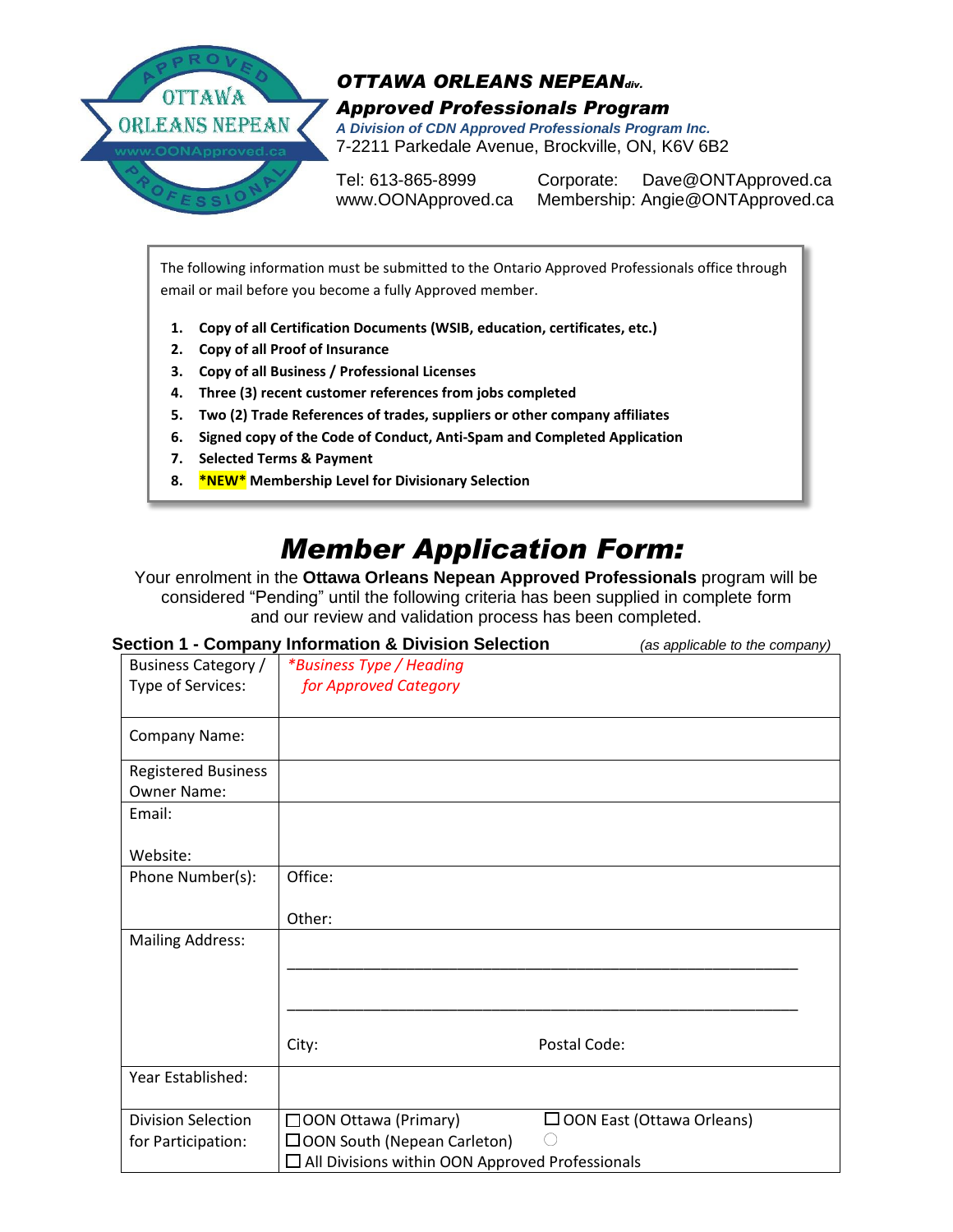| Do you wish to be<br>contacted about<br>membership with<br>any other divisions<br>of the Approved<br>Professionals<br>Program? | $\Box$ Stormont Dundas Glengarry<br>Leeds & Grenville<br>All the above | $\Box$ Kingston South Frontenac<br>$\Box$ Ontario Approved |
|--------------------------------------------------------------------------------------------------------------------------------|------------------------------------------------------------------------|------------------------------------------------------------|
|--------------------------------------------------------------------------------------------------------------------------------|------------------------------------------------------------------------|------------------------------------------------------------|

### **Section 2 – Integrity & Public Accountability**

| 1) In connection with your employment or business affairs have you, or any company in which you<br>have a direct or indirect controlling interest, in Ontario or elsewhere:                                                                                                                       |        |            |
|---------------------------------------------------------------------------------------------------------------------------------------------------------------------------------------------------------------------------------------------------------------------------------------------------|--------|------------|
| a) been charged with (where charges are still outstanding and unresolved) or convicted of an<br>offence under the Criminal Code (Canada) in respect of which a pardon has not been granted or<br>issued under the Criminal Records Act (Canada)?                                                  | Y or N |            |
| b) been charged with (where charges are still outstanding and unresolved) or convicted of an<br>offence under any other Federal statute, including but not limited to the Income Tax Act, in respect<br>of which a pardon has not been granted or issued under the Criminal Records Act (Canada)? | Y or N |            |
| 2) Have you been charged with (where charges are still outstanding and unresolved) or been<br>disciplined by any professional association or body?                                                                                                                                                | Y or N |            |
| 3) Have you been involved in any issue or controversy in the past, or that may be subject to public<br>review in the future, in which the government may have an interest?                                                                                                                        |        | Y or $N -$ |
| If YES to any of the above, please explain:                                                                                                                                                                                                                                                       |        |            |
|                                                                                                                                                                                                                                                                                                   |        |            |
|                                                                                                                                                                                                                                                                                                   |        |            |
| Do you perform criminal checks on your employees?                                                                                                                                                                                                                                                 | or     | N          |

*\*Information will remain confidential; no information from Section 2b will be released.*

#### **Section 3 – Company Details / Specifics**

| Employee(s)                  |                         |                         |
|------------------------------|-------------------------|-------------------------|
|                              | $\Box$ 1 to 5           | $\Box$ 5 to 10          |
|                              | $\square$ 10 to 25      | $\Box$ 25 plus          |
| Approx. Annual Dollar        |                         |                         |
| Value of Jobs /<br>Contracts | $\Box$ Under \$50,000   | □ \$50,000 to \$100,000 |
|                              | □\$100,000 to \$300,000 | $\Box$ \$300,000 plus   |
|                              |                         |                         |

*\*Information will remain confidential; no information from Section 3 will be released.*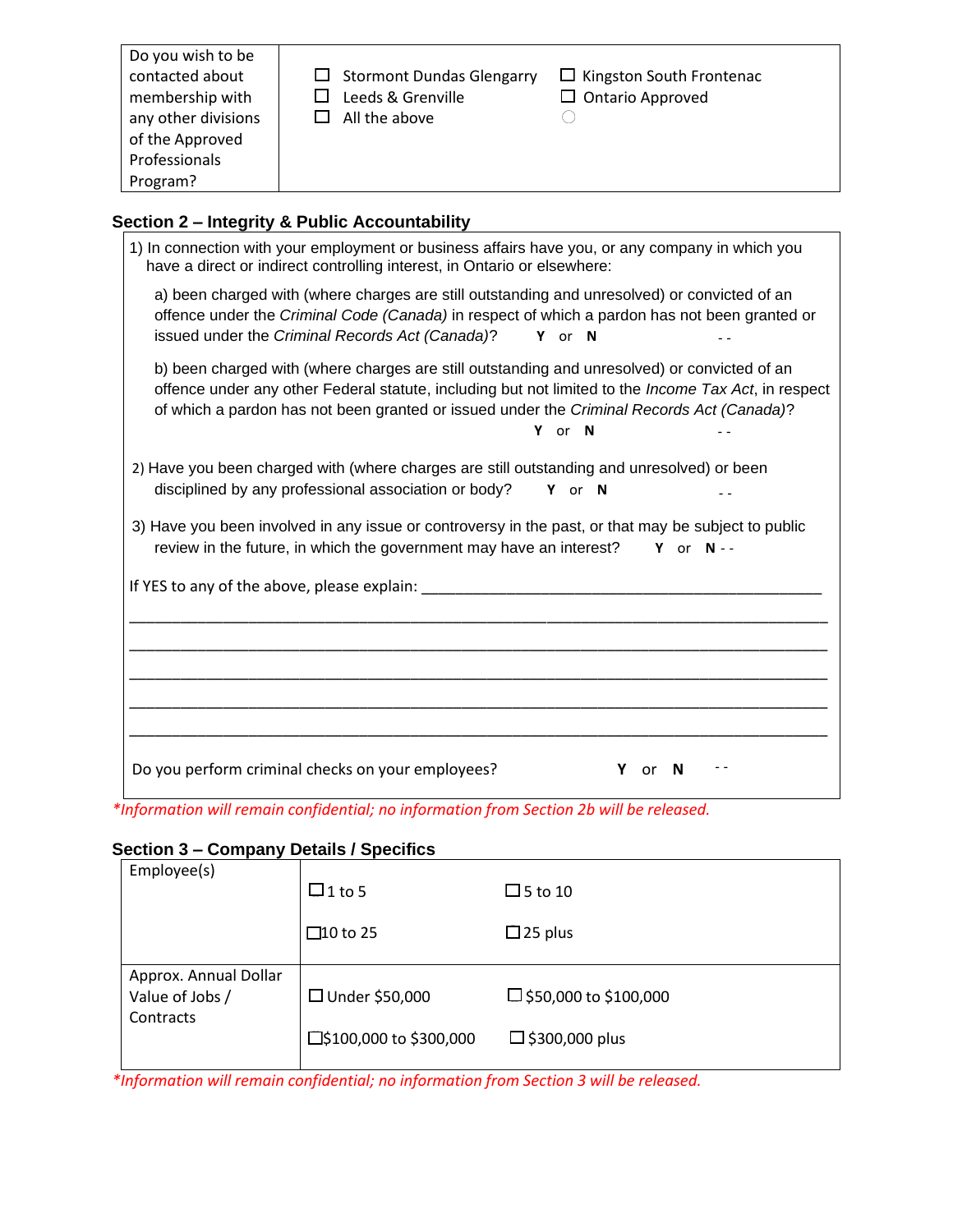#### **Section 4 –Client References** *(If confidential, please skip)*

*Please provide us with references from three (3) clients that you have completed work for in the past 12 months. Please refrain from using family members.*

| Reference #1 |                                                                                                                                                                                               |  |  |
|--------------|-----------------------------------------------------------------------------------------------------------------------------------------------------------------------------------------------|--|--|
|              |                                                                                                                                                                                               |  |  |
|              |                                                                                                                                                                                               |  |  |
|              |                                                                                                                                                                                               |  |  |
|              | $\circ$ Reference aware of Application? $\bullet$ Y or N $\cdot$<br>$\bigcirc$ Is the project complete? $\bigcirc$ Y or N --<br>$\circ$ Is there a letter of reference attached? Y or N       |  |  |
| Reference #2 |                                                                                                                                                                                               |  |  |
|              |                                                                                                                                                                                               |  |  |
|              | Project Location: _________________________________ Date of Project : __________                                                                                                              |  |  |
|              |                                                                                                                                                                                               |  |  |
|              | $\circ$ Reference aware of Application? $\bullet$ Y or N $\cdot$<br>$\circ$ Is the project complete? $\bullet$ Y or N --<br>$\circ$ Is there a letter of reference attached? Y or N $\cdot$ . |  |  |

*\*Names & contact information required only – membership services will contact Reference.*

#### **Section 5 – Company Reference**

*Please provide us with references from two (2) businesses / suppliers that you have completed work with in the past 12 months. Please refrain from using family members.*

| Reference #1 |                                                                                                                                                                                                                                |
|--------------|--------------------------------------------------------------------------------------------------------------------------------------------------------------------------------------------------------------------------------|
|              |                                                                                                                                                                                                                                |
|              |                                                                                                                                                                                                                                |
|              | Comments: Comments: Comments: Comments: Comments: Comments: Comments: Comments: Comments: Comments: Comments: Comments: Comments: Comments: Comments: Comments: Comments: Comments: Comments: Comments: Comments: Comments: Co |
|              | $\circ$ Is there a letter of reference attached? Y or N $\cdot$ -                                                                                                                                                              |
| Reference #2 |                                                                                                                                                                                                                                |
|              |                                                                                                                                                                                                                                |
|              |                                                                                                                                                                                                                                |
|              | $\circ$ Is there a letter of reference attached? Y or N $\cdot$ -                                                                                                                                                              |

*\*Names & contact information only required – membership services will contact References as required.*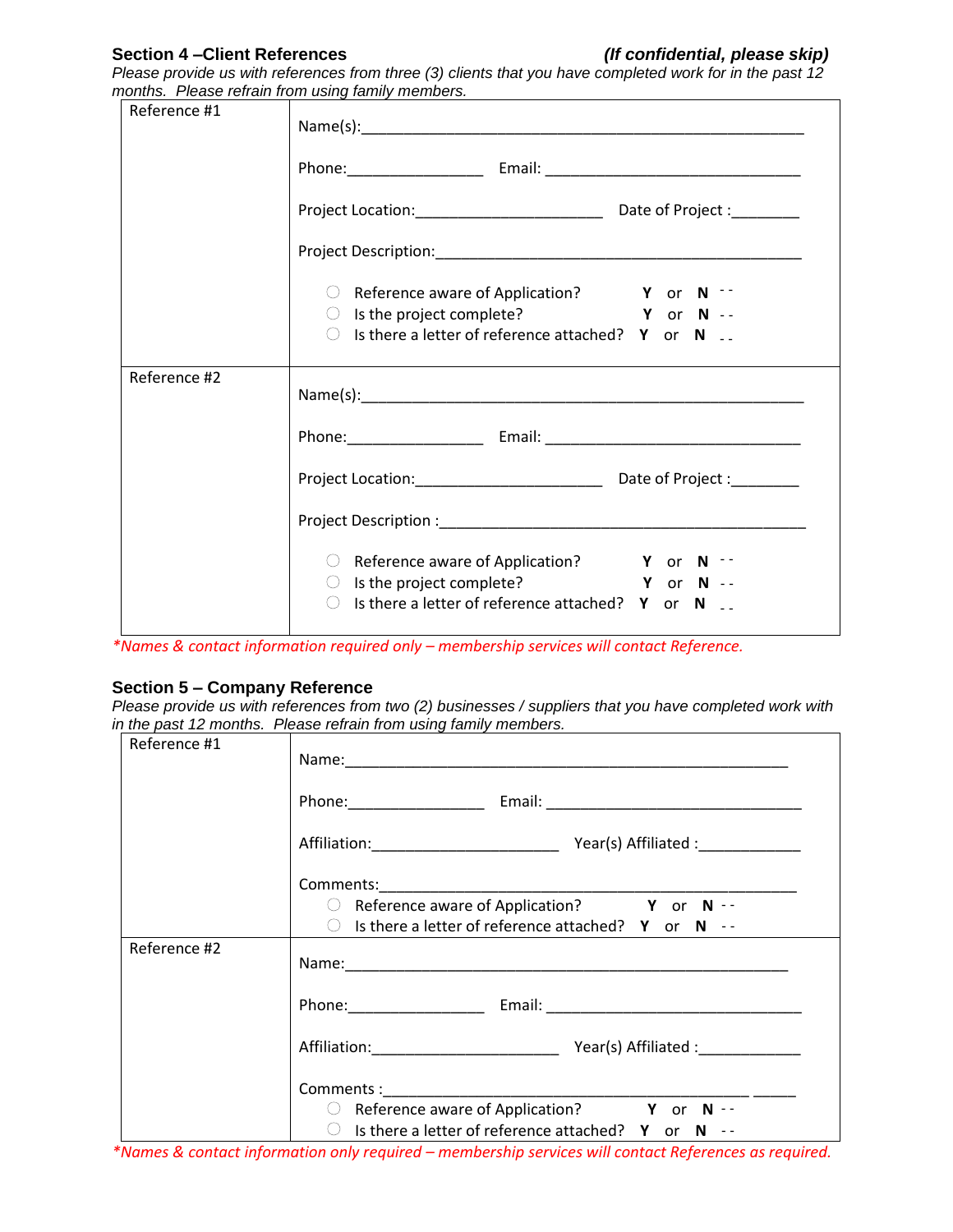#### **Primary Applicant Professional #1**

#### **Section 6a – Your Professional Contact Information** *(as applicable to yourself & your profession)*

| <b>Full Name:</b>                                                                              |                                                                                           |                                                                  |
|------------------------------------------------------------------------------------------------|-------------------------------------------------------------------------------------------|------------------------------------------------------------------|
| Telephone:                                                                                     |                                                                                           |                                                                  |
| <b>Email Address:</b>                                                                          |                                                                                           |                                                                  |
| <b>Mailing Address:</b>                                                                        |                                                                                           |                                                                  |
|                                                                                                | City:                                                                                     | Postal Code:                                                     |
| Which division(s) is<br>this applicant<br>applying to be<br>represented within<br>the program? | Leeds & Grenville<br>Kingston South Frontenac<br><b>Ontario Approved</b><br>All the above | $\Box$ Stormont Dundas Glengarry<br>$\Box$ Ottawa Orleans Nepean |

#### **Section 6b – Insurance Information** *(as applicable to yourself & your profession)*

| 6 <sub>b.1</sub>     |                                                                                                                                                    |
|----------------------|----------------------------------------------------------------------------------------------------------------------------------------------------|
| <b>Attached Copy</b> |                                                                                                                                                    |
| or Scan of Doc.      |                                                                                                                                                    |
| 6b.2                 |                                                                                                                                                    |
| <b>Attached Copy</b> |                                                                                                                                                    |
| or Scan of Doc.      |                                                                                                                                                    |
| <b>WSIB Number:</b>  | Do you have additional insurances or coverages?<br>Yes<br>$No -$<br>or and the control of the control.<br>If YES please explain & provide details: |

#### **Section 6c – Professional Accreditations / Education** *(as applicable to yourself & your profession)*

| 6c.1<br><b>Attached Copy</b>            | Type: Type: Type: Type: Type: Type: Type: Type: Type: Type: Type: Type: Type: Type: Type: Type: Type: Type: Type: Type: Type: Type: Type: Type: Type: Type: Type: Type: Type: Type: Type: Type: Type: Type: Type: Type: Type: |                                    |
|-----------------------------------------|-------------------------------------------------------------------------------------------------------------------------------------------------------------------------------------------------------------------------------|------------------------------------|
| or Scan of Doc.                         | ID / #: ________________________________                                                                                                                                                                                      | Contact: _________________________ |
| 6c.2                                    |                                                                                                                                                                                                                               |                                    |
| <b>Attached Copy</b><br>or Scan of Doc. |                                                                                                                                                                                                                               | Contact: and the contact:          |
| 6c.3                                    | Type: Type:                                                                                                                                                                                                                   |                                    |
| <b>Attached Copy</b><br>or Scan of Doc. | Institution / Authority:<br>ID / #:                                                                                                                                                                                           | Contact: _______________________   |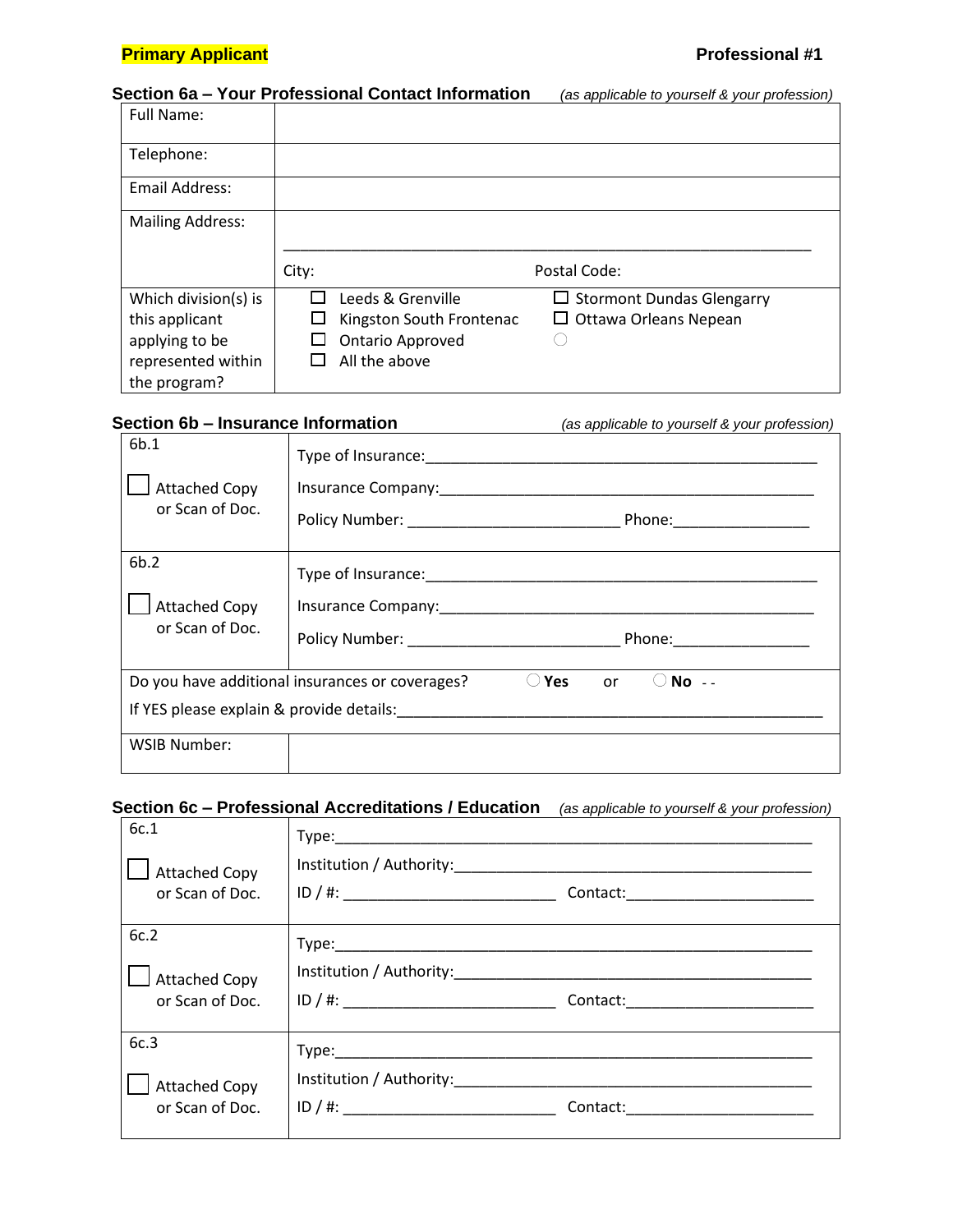# *\* \* Copy this sheet and number for all additional applicants \* \**

**Additional Applicant(s)** 

#### **Section 6a – Your Professional Contact Information** *(as applicable to yourself & your profession)*

| <b>Full Name:</b>       |                          |                                  |
|-------------------------|--------------------------|----------------------------------|
| Telephone:              |                          |                                  |
| Email Address:          |                          |                                  |
| <b>Mailing Address:</b> |                          |                                  |
|                         | City:                    | Postal Code:                     |
| Which divisions is      | Leeds & Grenville        | $\Box$ Stormont Dundas Glengarry |
| this applicant          | Kingston South Frontenac | $\Box$ Ottawa Orleans Nepean     |
| applying to be          | <b>Ontario Approved</b>  |                                  |
| represented within      | All the above            |                                  |
| the program?            |                          |                                  |

| Section 6b - Insurance Information              |                                                 | (as applicable to yourself & your profession)                                                                                                                                                                                  |
|-------------------------------------------------|-------------------------------------------------|--------------------------------------------------------------------------------------------------------------------------------------------------------------------------------------------------------------------------------|
| 6b.1<br><b>Attached Copy</b><br>or Scan of Doc. |                                                 | Insurance Company: The company of the company of the company of the company of the company of the company of the company of the company of the company of the company of the company of the company of the company of the comp |
| 6b.2<br><b>Attached Copy</b><br>or Scan of Doc. |                                                 |                                                                                                                                                                                                                                |
|                                                 | Do you have additional insurances or coverages? | $No - -$<br><b>Yes</b><br>or                                                                                                                                                                                                   |
| <b>WSIB Number:</b>                             |                                                 |                                                                                                                                                                                                                                |

#### **Section 6c – Professional Accreditations / Education** *(as applicable to yourself & your profession)*

| 6c.1<br><b>Attached Copy</b><br>or Scan of Doc. |                                                                                                                                                                                                                                          |                                    |
|-------------------------------------------------|------------------------------------------------------------------------------------------------------------------------------------------------------------------------------------------------------------------------------------------|------------------------------------|
| 6c.2<br><b>Attached Copy</b><br>or Scan of Doc. | ID / #:                                                                                                                                                                                                                                  | Contact:__________________________ |
| 6c.3<br><b>Attached Copy</b><br>or Scan of Doc. | Institution / Authority : The contract of the contract of the contract of the contract of the contract of the contract of the contract of the contract of the contract of the contract of the contract of the contract of the<br>ID / #: | Contact: National Contact:         |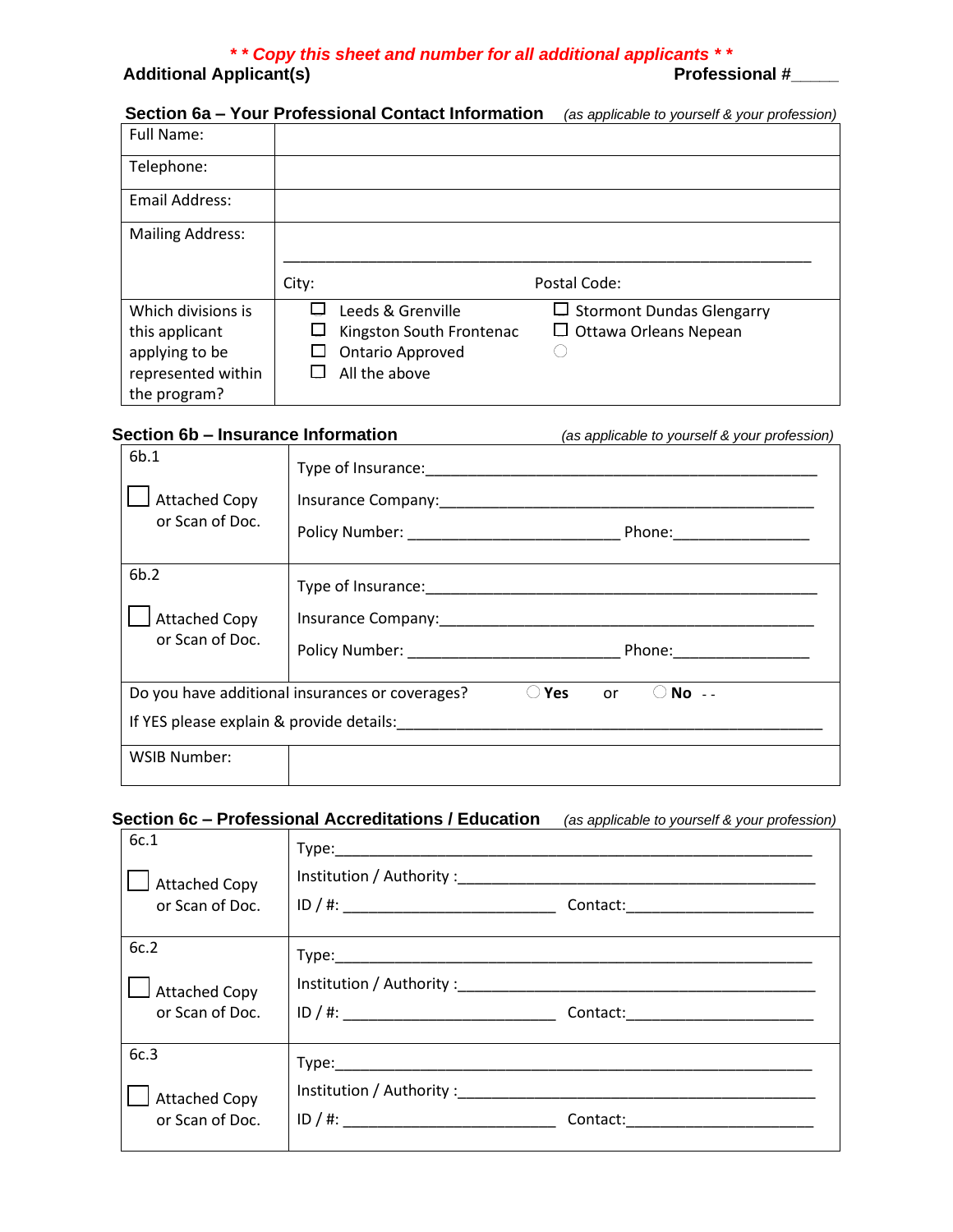#### **Section 7 – Code of Conduct Agreement**

As an **Approved Professionals Program** member, I have read the following Code of Conduct and agree to follow and adhere to the best of my abilities. This is a general Code of Conduct for all Professionals to follow while serving the public.

- Service the clients with courtesy & respect.
- Maintain a clean, safe workplace.
- Present yourself in a tidy, clean & professional manor.
- Provide written quotes / estimates that are honest, accurate and accountable.
- Communicate project status with client on regular basis and upon modification.
- Complete work to an acceptable professional industry standard.
- Ensure all employees are trained to complete tasks assigned and to ensure a safe working environment.
- Maintain insurances and comply with all relevant regulations.
- Comply with all municipal by-laws and regulations.
- Encourage use of the Approved Professionals Program & network.

| Prof. #1                                                     | Prof. #2                                          | Prof. $#3$ | Prof. #4 | Prof. #5 | Prof.#6 |
|--------------------------------------------------------------|---------------------------------------------------|------------|----------|----------|---------|
| (Initial)                                                    | *Initial's for Additional Applicants as Required. |            |          |          |         |
| AALICT ha initialad ta ha cancidarad a Camplata Annlication. |                                                   |            |          |          |         |

 *\*MUST be initialed to be considered a Complete Application.*

#### **Section 8 – Revocation of Rights**

I understand that my failure to adhere to the guidelines of the Ontario Approved Professionals Program Code of Conduct will result in my removal from the Approved Professionals Program. I understand that if for any reason my company's Approved Professional certification is revoked or cancelled, the company has 15 days to cease and desist on all usage of the Approved Professionals logo, references to affiliations and services. Failure to do so will result in possible legal actions.

| Prof. $#1$                                                     | Prof. $#2$ | Prof. $#3$ | Prof. #4 | Prof. #5 | Prof. #6 |
|----------------------------------------------------------------|------------|------------|----------|----------|----------|
| *Initial's for Additional Applicants as Required.<br>(Initial) |            |            |          |          |          |
| AALICT ha initialad ta ha conoideuad a Complete Annlication    |            |            |          |          |          |

 *\*MUST be initialed to be considered a Complete Application.*

#### **Section 9 – Sworn Declaration**

| I (Primary Applicant), |  |
|------------------------|--|
|                        |  |

solemnly declare that all the information and statements contained in this application are true and complete. I make this solemn declaration conscientiously believing it to be true and knowing that it is of the same force and effect as if made under oath.

Signature – Primary Applicant Date Date Date Date

 *\*MUST be signed to be considered a Complete Application.*

X . .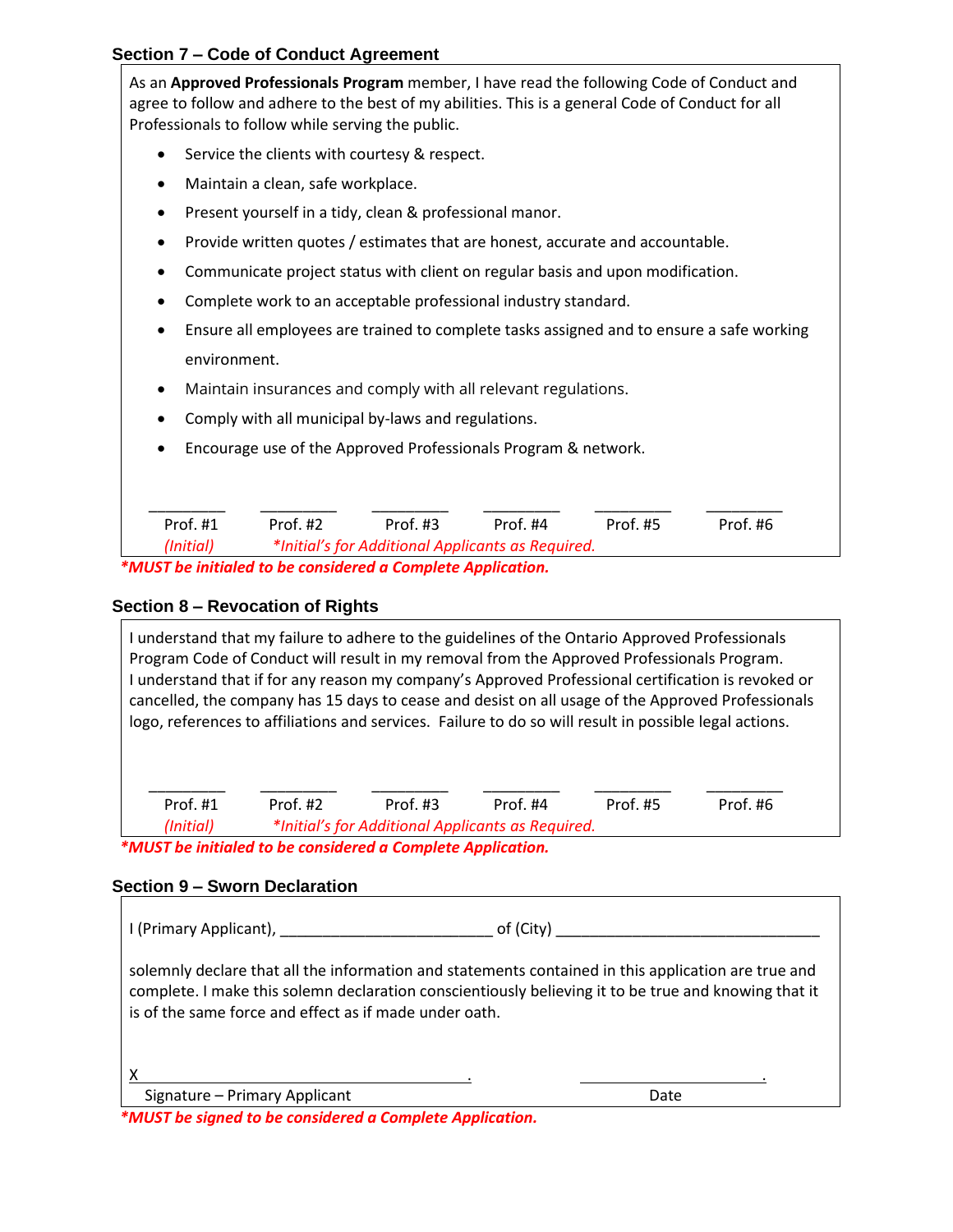#### **Section 10 – Profile Information for Approved Professional Members**

| 2.       | How many years has the owner of the company been active in your primary trade /<br>profession?                                                                  |
|----------|-----------------------------------------------------------------------------------------------------------------------------------------------------------------|
|          |                                                                                                                                                                 |
|          | 3. As the authorized Approved Member, what is your official title with the company?                                                                             |
| 4.       | Do you have a company motto or slogan? If so, please provide.                                                                                                   |
|          |                                                                                                                                                                 |
|          |                                                                                                                                                                 |
|          |                                                                                                                                                                 |
|          | Can you provide us with a bio or one paragraph write-up that you would like to see on the<br>website that BEST describes your company in its Approved Category? |
|          |                                                                                                                                                                 |
|          |                                                                                                                                                                 |
|          |                                                                                                                                                                 |
|          |                                                                                                                                                                 |
|          | Please ensure you provide us with the following as available:                                                                                                   |
| 5.<br>6. | Company Logo<br>Photo of Office / Building / Store Front                                                                                                        |

*\*Please send an email with requested digital materials at earliest convenience.*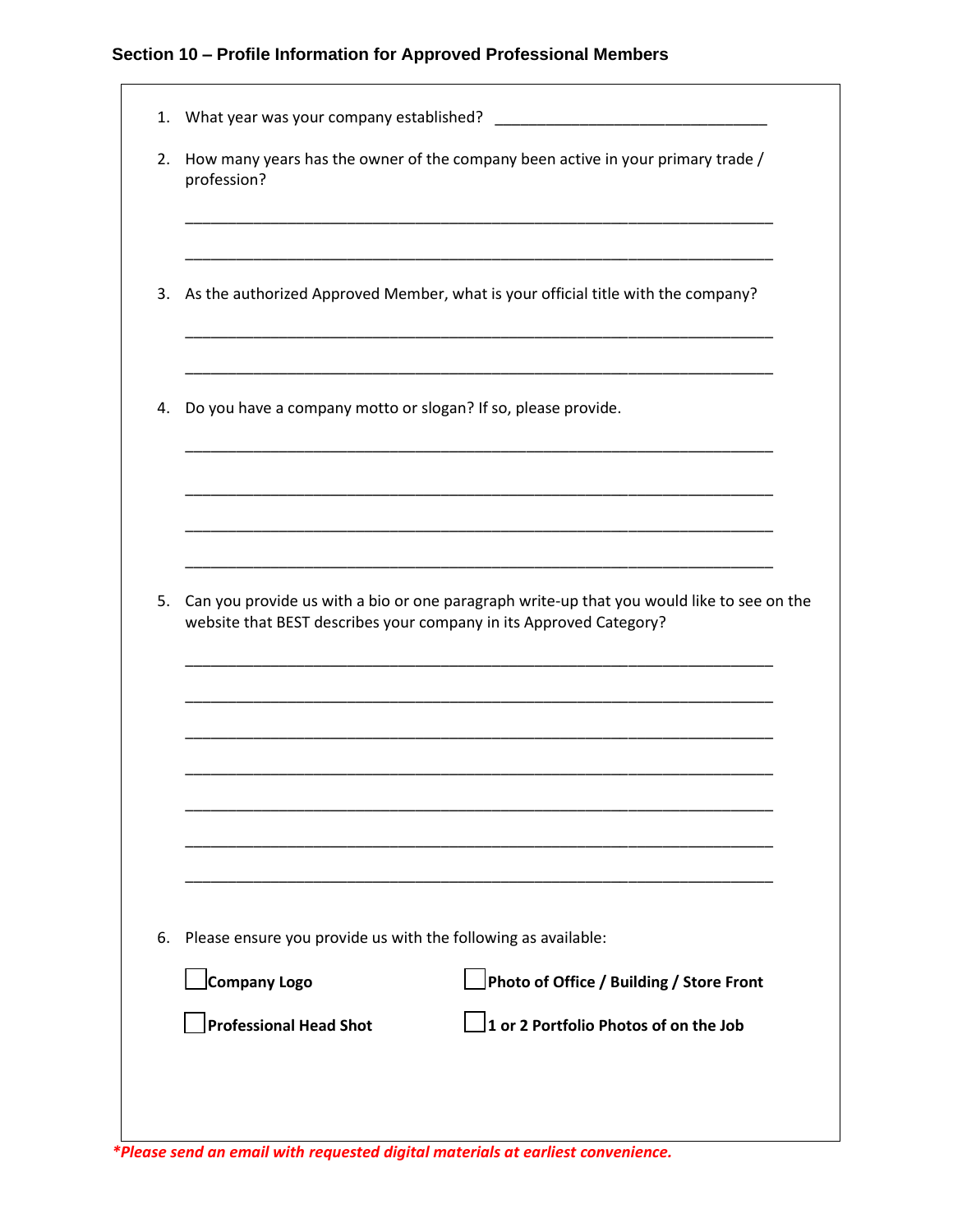| As per the Canadian Anti-Spam Legislation, I give my consent to the Ontario Approved<br>Professionals Program to communicate with me electronically. I understand that my<br>consent may be withdrawn at any time by emailing the Ontario Approved Professionals<br>Program. |                                                                                                                                                                                             |  |  |
|------------------------------------------------------------------------------------------------------------------------------------------------------------------------------------------------------------------------------------------------------------------------------|---------------------------------------------------------------------------------------------------------------------------------------------------------------------------------------------|--|--|
|                                                                                                                                                                                                                                                                              |                                                                                                                                                                                             |  |  |
| <b>Email address:</b>                                                                                                                                                                                                                                                        |                                                                                                                                                                                             |  |  |
| <b>Principal Signature:</b>                                                                                                                                                                                                                                                  |                                                                                                                                                                                             |  |  |
| Date:                                                                                                                                                                                                                                                                        | <u> 1989 - Johann Harry Harry Harry Harry Harry Harry Harry Harry Harry Harry Harry Harry Harry Harry Harry Harry</u>                                                                       |  |  |
| Authorization Initials.<br>(2) Additional email address:<br>(3) Additional email address:                                                                                                                                                                                    | If you have additional employee's or business contacts within the company that wish to<br>also receive updates, information and / or event details, please list them below with<br>Initial: |  |  |
|                                                                                                                                                                                                                                                                              | Initial:                                                                                                                                                                                    |  |  |
| (4) Additional email address:                                                                                                                                                                                                                                                | Initial:                                                                                                                                                                                    |  |  |
|                                                                                                                                                                                                                                                                              |                                                                                                                                                                                             |  |  |

*\*This consent will be required from ALL APPLICANTS / STAFF MEMBERS that wish to receive updates and emails.*

*\*\* This consent will be required to be signed on an Annual Basis at time of renewal.*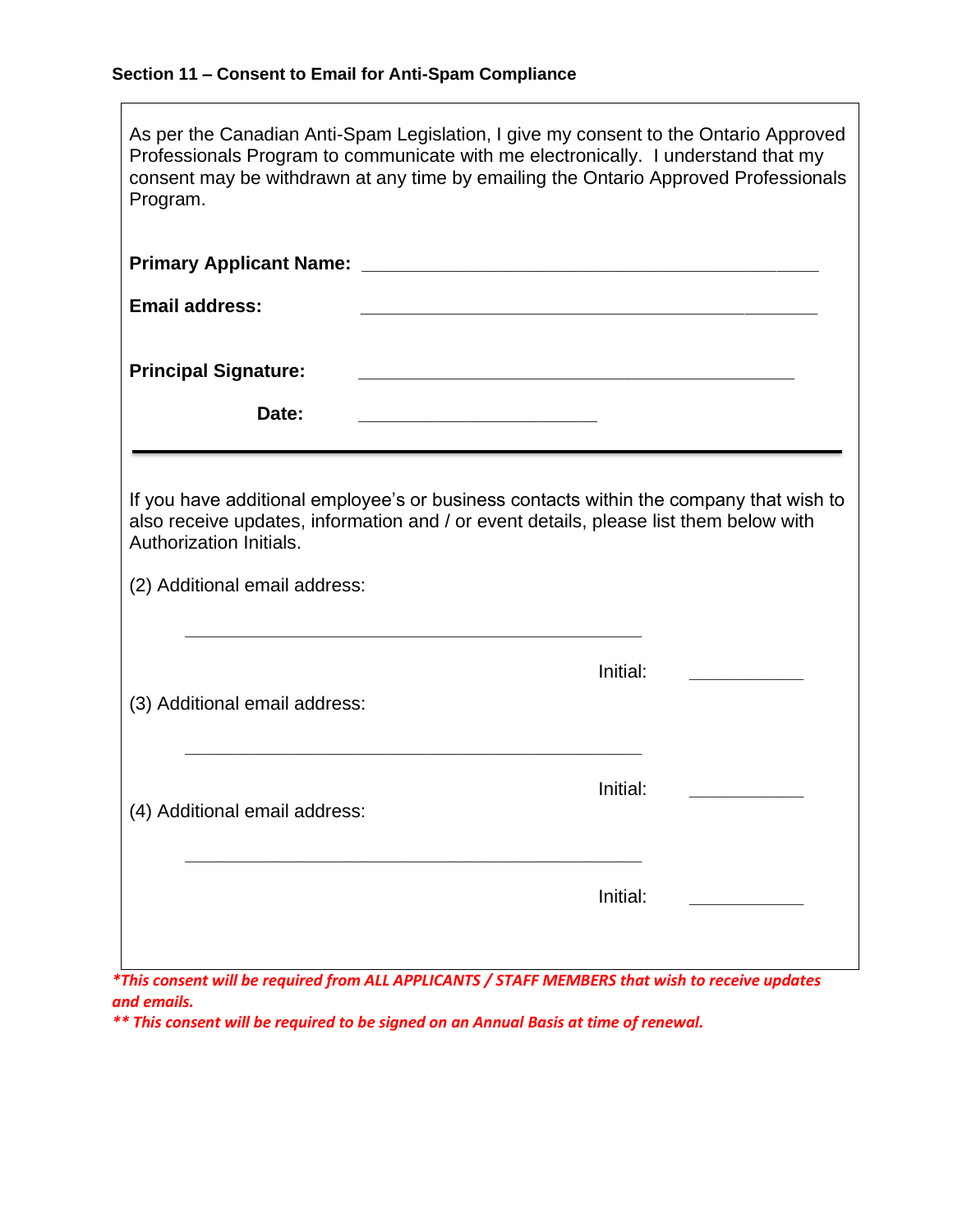| Membership Type(s): Please select preference:                                                                                                                                                                                                                                                                                           |                                                                                                                                                                                                                                                                                                |  |
|-----------------------------------------------------------------------------------------------------------------------------------------------------------------------------------------------------------------------------------------------------------------------------------------------------------------------------------------|------------------------------------------------------------------------------------------------------------------------------------------------------------------------------------------------------------------------------------------------------------------------------------------------|--|
| <b>Provincial Membership:</b><br>Primary Branch:<br>Ottawa, Orleans, Nepean                                                                                                                                                                                                                                                             | \$600.00 Plus HST \$678.00<br>* All four divisions of Program included.<br>$\boxtimes$ Leeds & Grenville Approved (LG AP)<br>☑ Stormont, Dundas, Glengarry Approved (SDG AP)<br>☑ Kingston South Frontenac Approved (KSF AP)<br>☑ Ottawa, Orleans, Nepean (OON AP)<br>* 1 Year Term Agreement. |  |
|                                                                                                                                                                                                                                                                                                                                         |                                                                                                                                                                                                                                                                                                |  |
| <b>Primary Division Membership:</b><br>Please Select your Primary Branch:<br>Ottawa, Orleans, Nepean                                                                                                                                                                                                                                    | \$300.00 Plus HST<br>\$339.00 / Base Rate<br>* Primary Branch of Approved Program.<br>* 1 Year Term Agreement.                                                                                                                                                                                 |  |
|                                                                                                                                                                                                                                                                                                                                         |                                                                                                                                                                                                                                                                                                |  |
| <b>Additional Division Add-On:</b><br>\$180.00 (Per Branch) Plus HST<br>\$203.40 / Add-On<br>* Secondary Memberships to Primary Division.<br>* 1 Year Term Agreement.<br>Please Select your Secondary Add-On Choices:<br>Leeds & Grenville<br>Stormont, Dundas, Glengarry<br>Kingston South Frontenac<br>$\Box$ Ottawa, Orleans, Nepean |                                                                                                                                                                                                                                                                                                |  |
|                                                                                                                                                                                                                                                                                                                                         |                                                                                                                                                                                                                                                                                                |  |

*\*\* Invoices will be issued upon application approval.*